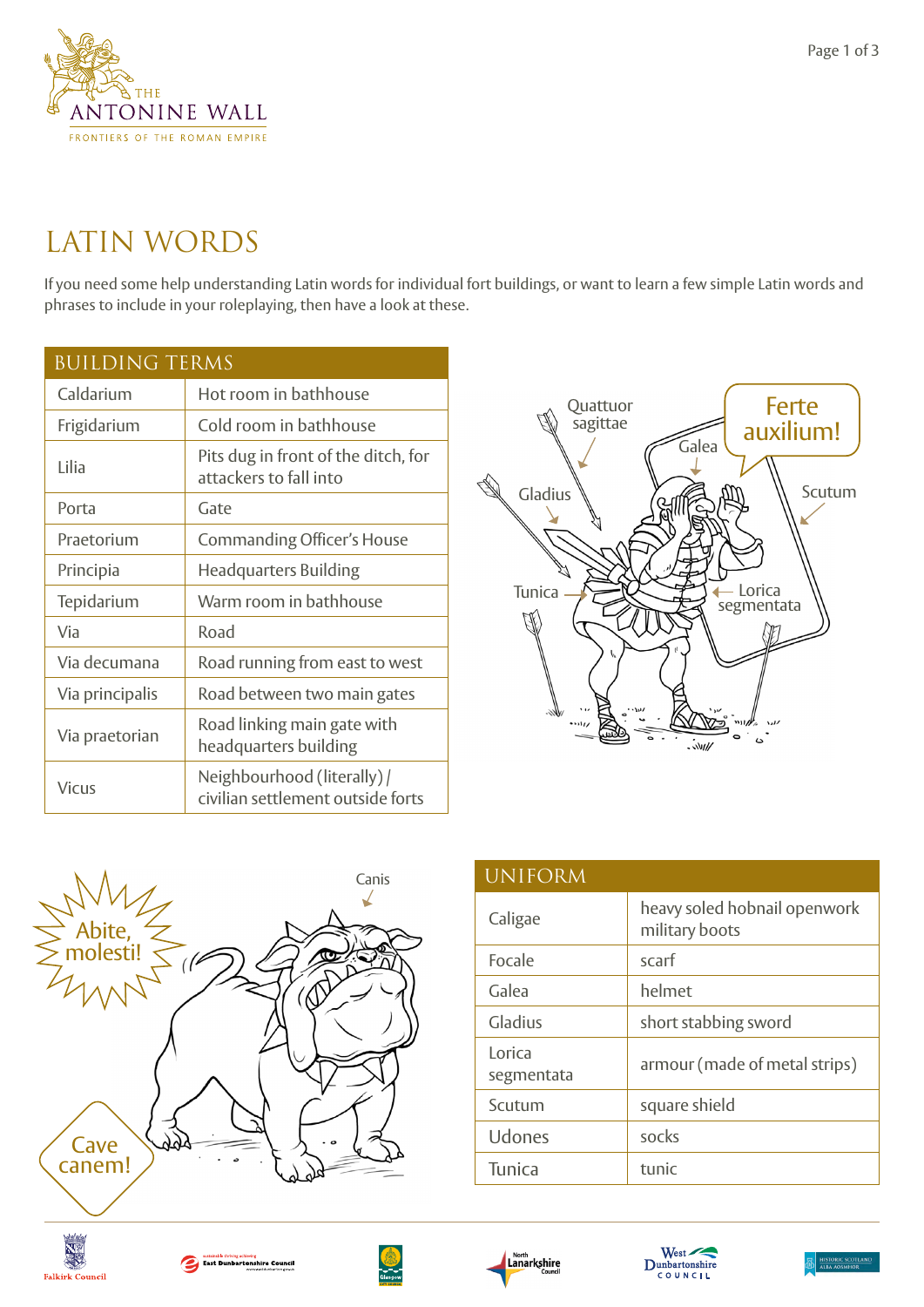





| <b>NUMBERS</b> |              |                |
|----------------|--------------|----------------|
| 1              | Unus         | I              |
| $\overline{2}$ | Duo          | II             |
| 3              | <b>Tres</b>  | Ш              |
| 4              | Quattuor     | $\mathsf{IV}$  |
| 5              | Quinque      | V              |
| 6              | Sex          | V <sub>l</sub> |
| $\overline{7}$ | Septem       | VII            |
| 8              | Octo         | VIII           |
| 9              | Novem        | IX             |
| 10             | Decem        | X              |
| 50             | Quinquaginta | L              |
| 100            | Centum       | C              |
| 500            | Quingenti    | D              |
| 1000           | Mille        | M              |

| <b>INSCRIPTION TEXTS</b> |                                                |  |
|--------------------------|------------------------------------------------|--|
| <b>IMP</b>               | <b>Imperator meaning Emperor</b>               |  |
| <b>CAF</b>               | Caesar                                         |  |
| PP                       | pater patriae meaning father of<br>his country |  |
| I FG                     | legion                                         |  |
| P(plus<br>number after)  | passum meaning paces                           |  |

| NAM COMES EST IUCUNDUS          |                                                                                                   |  |
|---------------------------------|---------------------------------------------------------------------------------------------------|--|
| For he's a jolly<br>good fellow | nam comes est iucundus,<br>nam comes est iucundus<br>nam comes est iucundus,<br>sic omnes dicimus |  |













HISTORIC SCOT